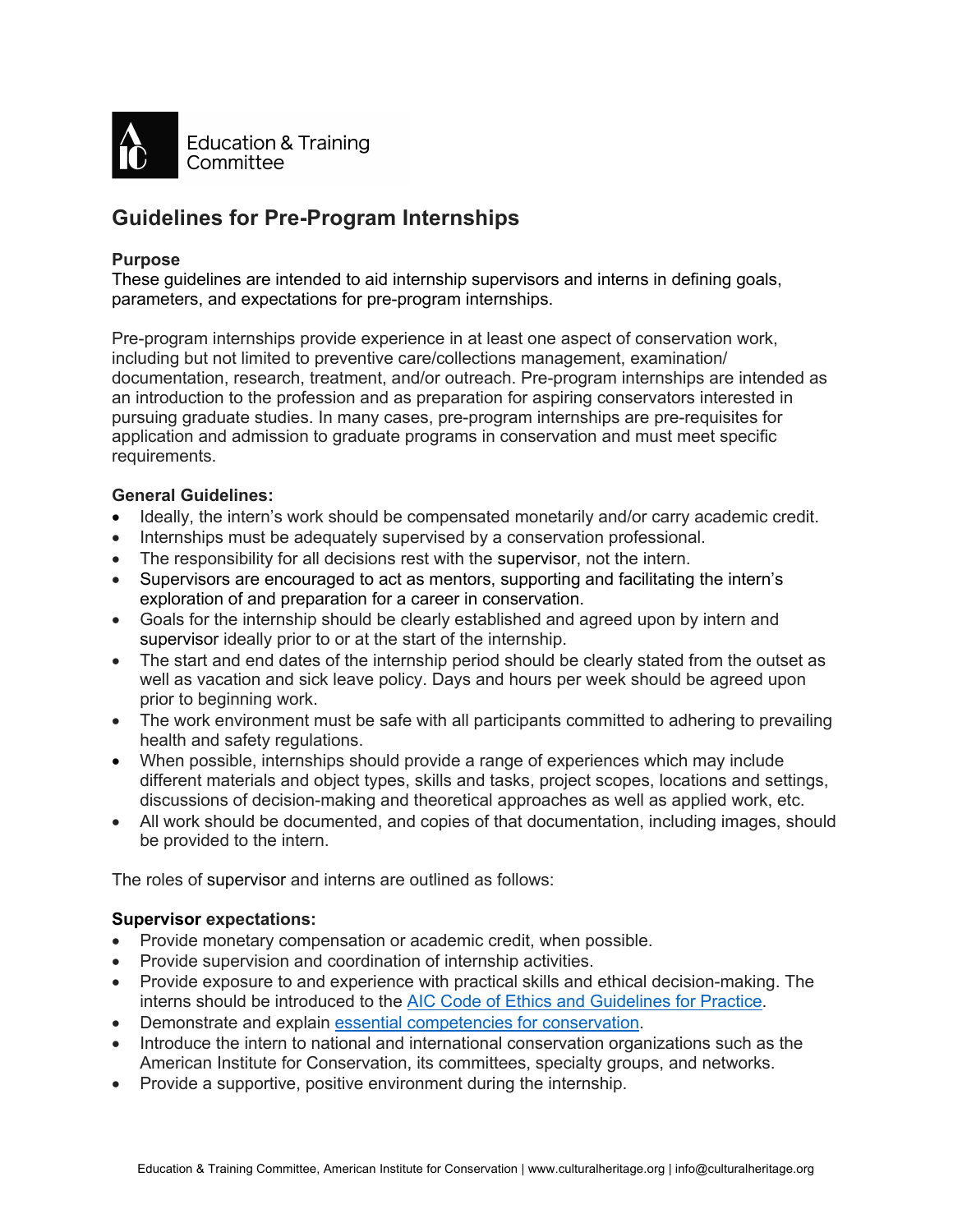- Clearly state the workplace's relevant policies, including safety procedures, dress code, and use of social media.
- Include the intern in activities, projects, and conversations that are appropriate to the skilllevel and best interests of the intern.
- Provide appropriate quidance regarding health and safety. Supply necessary personal protective equipment.
- Encourage and provide time for interns to participate in professional development activities.
- If necessary, verify that the internship meets the pre-requisites for applications to selected graduate programs.
- Review and provide constructive feedback on intern portfolios and applications to graduate programs in conservation.

## **Intern expectations:**

- Be respectful of the internship opportunity and mindful of the supervisor's time.
- Be aware of the fragile sensitive nature of the objects examined and treated.
- Demonstrate curiosity, a positive attitude, and willingness to learn.
- Respect work hours and be responsible for assigned tasks.
- Focus on activities and limit use of personal devices to break periods.
- Communicate openly with supervisor. Voice any concerns directly and without hesitation.
- Dress appropriately for the activity and work environment.
- Be mindful of personal safety and safety of others. Use personal protective equipment when required.
- Seek opportunities for professional development in addition to the acquisition of specific skills.
- Discuss with the supervisor the dissemination of all information both within the workplace and on social media platforms.
- Participate in conservation outreach only as reviewed and pre-approved by the supervisor, including visible conservation, blogposts, social media, etc.

# **Possible internship activities:**

**I**nterns can and should undertake a variety of conservation-related tasks. Not all internships will provide experience with all aspects of conservation. When possible, internships should provide a range of experiences, which may include different materials and object types, skills and tasks, project scopes, locations and settings, etc. Interns may be assigned individual projects or may contribute to large-scale and/or long-term projects. The following list includes examples of the many activities and topics that may comprise a pre-program internship.

*Please note that in many institutions and collections the following activities are not distinctly assigned to conservators/conservation and may overlap with the responsibilities of other individuals and departments. The following categorization of tasks is intended to organize related activities for clarity.*

#### **Conservation Activities:**

- Object examination
- Condition reporting
- Photographic and written documentation
- Materials analysis or testing, often in collaboration with scientists
- Testing and evaluation of materials and methods for treatment
- Preparation of conservation materials, such as adhesives or cleaning solutions
- Construction of protective enclosures and/or display mounts and mats